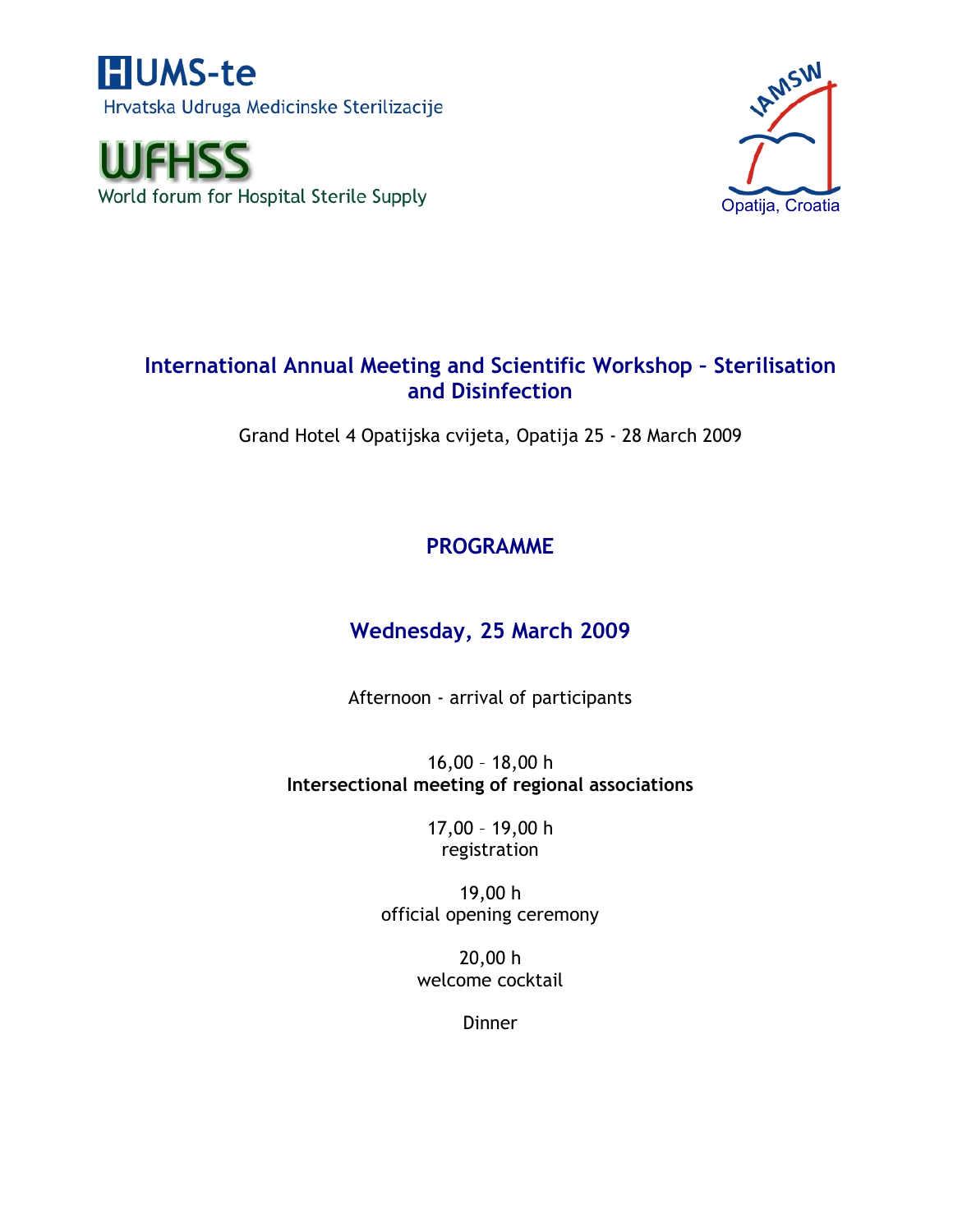## **Thursday, 26 March 2009**

8,00 - 9,00 h registration

9,00 – 9,30 h welcome addresses

9,30 – 10,00 h **Place and role of sterilisation and disinfection in health care system**  (Bengt Ternström)

10,00 – 10,30 h **Profile of sterilisation managers and workers – educational programme**  (Anke Carter)

10,30 – 11,00 h **Validated procedures in CSSD – Basic knowledge and requirements**  (Anke Carter)

> 11,00 – 11,45 h coffee break

11,45 – 12,15 h **Qualification of equipment for washing and disinfection – validation**  (Winfried Michels)

12,15 – 12,45 h **Validation of washing and disinfection procedures – performance testing** (Winfried Michels)

> 12,45 – 13,15 h **General information on application technologies, disinfection and detergents in medicine**  (Jürgen Staffeldt)

> > 13,15 – 15,00 h lunch

15,00 – 15,30 h **Sterilisation equipment characteristics – validation** (Günter Dotter)

15,30 – 16,00 h **Sterilization – recent changes to EN 285 and ISO 11140 (**Peter Newson)

> 16,00 – 16,30 h coffee break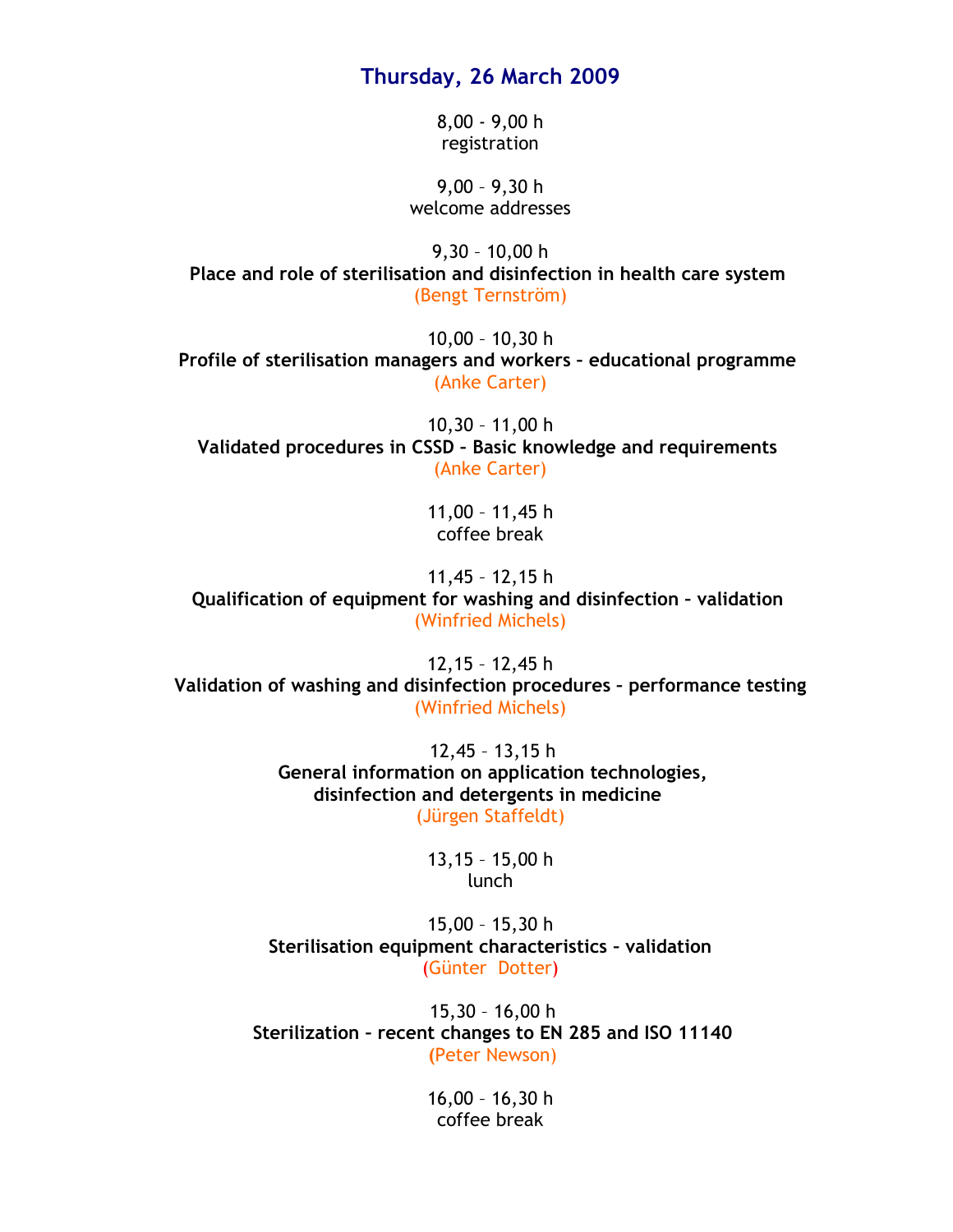16,30 – 17,00 h **Reprocessing of flexible endoscopes** (Ecolab)

17,00 – 17,30 h **Manual reprocessing of instruments** (Wolfgang Merkens)

17,30 – 18,00 **discussion and conclusions of the first day**

> 20,00 h dinner

#### **Friday, 27 March 2009**

9,00 – 9,30 h **Low temperature steam ethylene oxide and low temperature steam formaldehyde sterilisation** (Rudi Salzbrunn)

9,30 – 10,00 h **New advancements in gas plasma sterilisation** (Tatyana Yermakova)

10,00 - 10,30 **VHP sterilisation and the inactivation of Prions** (John Mills)

> 10,30 - 11,15 coffee break

11,15 - 11,45 **Penetration tests according EN ISO 11140** (Joost van Dornmallen)

11,45 - 12,15 **New methods to monitor steam penetration into complex medical devices using medical device simulators(MDS) and batch monitoring systems (BMS)** (Dr. Ulrich Kaiser)

> 12,15 - 12,45 discussion and conclusions

> > 12,45 - 14,00 lunch

14,00 start of excursion

> 20,00 gala dinner